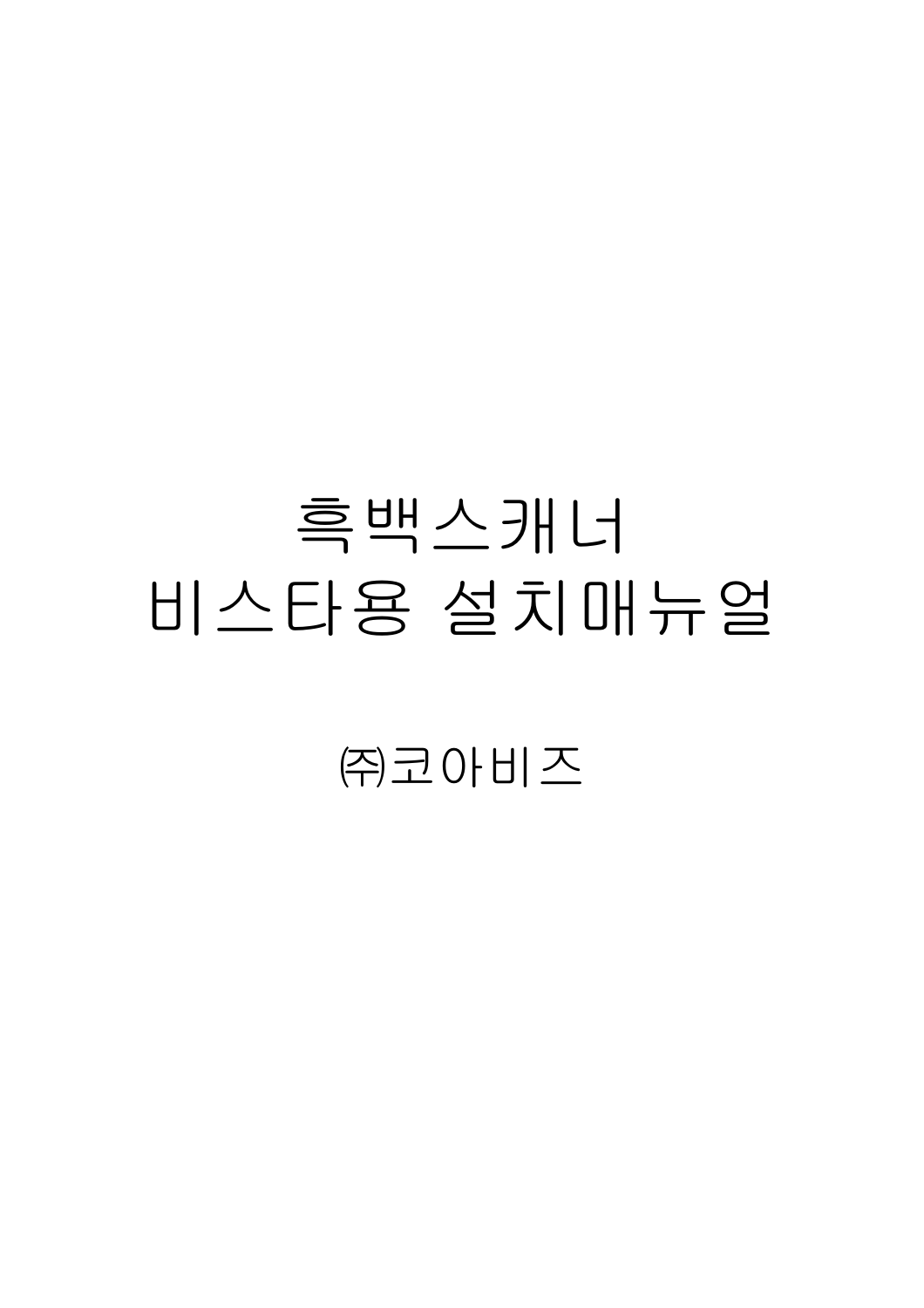1. 장치관리자에서 드라이버 업데이트를 선택



- 기타장치의 Q-Scan A8 Scanner a. 선택
- b. 마우스 오른쪽 버튼
- c. 드라이버 업데이트 선택

2. 컴퓨터에서 드라이버 소프트웨어 찾아보기 선택



a. 컴퓨터에서 드라이버 소프트웨어 찾아보기 선택

3. 컴퓨터의 장치 드라이버 목록에서 직접 선택



- a. 컴퓨터의 장치 드라이버 목록에서 직접 선택
- b. [다음] 버튼 선택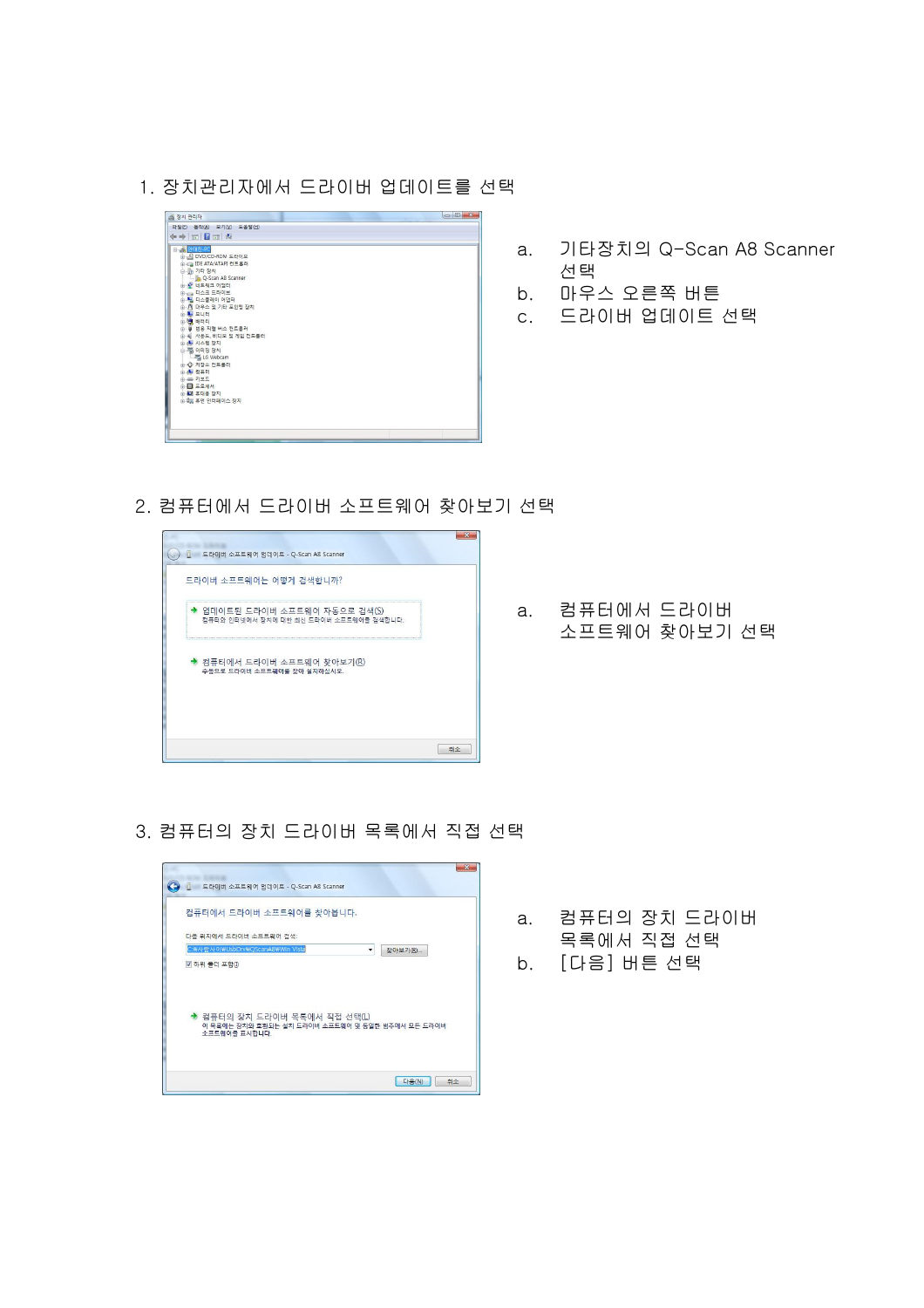4. 이미징 장치 선택



- 이미징 장치 선택 a.
- [다음] 버튼 선택  $b<sub>1</sub>$

5. 설치할 하드웨어 장치드라이버 선택



[디스크 있음] 선택 a. [다음] 버튼 선택  $b<sub>1</sub>$ 

6. 파일찾기



- C:\사람사이\UsbDrv\QScanA8 a. ₩Win Vista 폴더 선택
- "PP002.inf" 파일 선택 b.
- [열기] 버튼 선택  $C<sub>1</sub>$